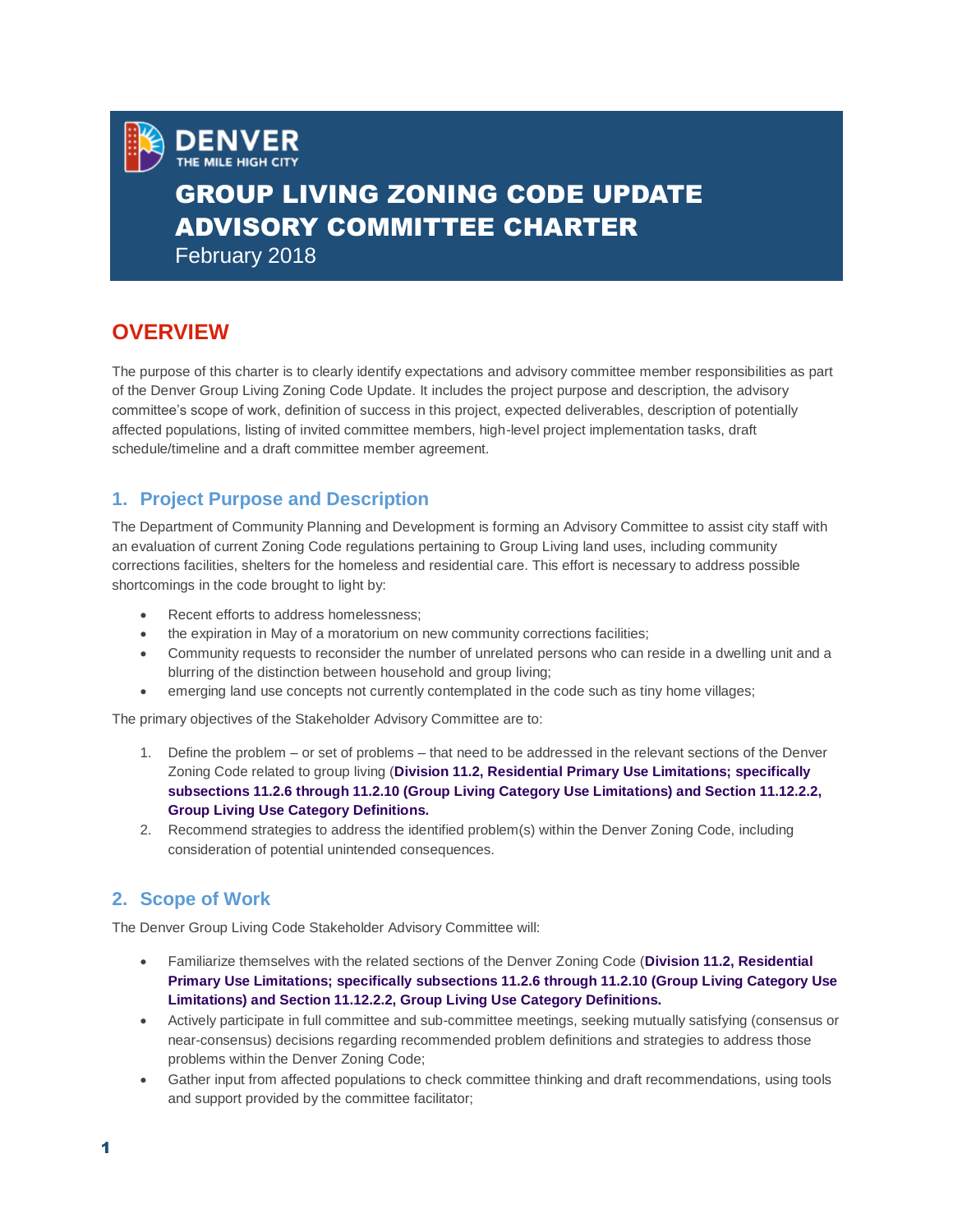- Share key updates through committee members' existing networks and communication vehicles, using language and/or materials provided by the City and/or committee facilitator; and
- Participate and encourage affected populations to participate in at least one of two planned public meetings.

The following items are specifically excluded from the committee's scope of work:

- General issues around affordable housing or affordability of housing options While these issues are important and related, they cannot be resolved in the zoning code.
- Camping: The zoning code governs use of private property in Denver, and does not address camping.

#### **3. Definition of Success**

At a minimum, the updated Denver Zoning Code related to group living will:

- 1. Not be predetermined; rather, it will be based on meaningful opportunities for input in which people feel heard during and at the end of the process.
- 2. Reflect consensus or near-consensus decisions according to a set of decision-making criteria developed with committee members.
- 3. Include recommendations that are equitable not necessarily equal in terms of neighborhood policies and impact.
- 4. Represent recommendations that provide for more affordable and attainable housing options across the full range of resident incomes, considering creative options in the process.
- 5. Represent recommendations that have considered and seek to limit potential for unintended consequences.

Additional success indicators and refinements of the above indicators may be included in this section with input from the full Stakeholder Advisory Committee in its first meeting.

#### **4. Deliverables**

- 1. Group living code problem definition(s) to be published on city website at [www.denvergov.org/groupliving.](http://www.denvergov.org/groupliving)
- 2. Agreed set of strategies to address the identified problem(s) within the Denver Zoning Code, including consideration of potential unintended consequences to be published on city website at [www.denvergov.org/groupliving.](http://www.denvergov.org/groupliving)
- 3. Committee-approved revised code language that reflect defined and agreed-upon strategies to address identified problem(s) to be published on city website at [www.denvergov.org/groupliving](http://www.denvergov.org/groupliving) and incorporated as formal amendments to the Denver Zoning Code.

# **5. Affected Populations**

Potential changes to group living sections of the Denver Zoning Code may impact:

- Denver neighborhoods and the people who live, work and play there;
- People who are experiencing homelessness, in need of transitional and special care (e.g. sober, mental health), in or seeking residence on retirement communities, in community corrections housing and others who desire group housing, such as artists, DIYers, boarders and housing cooperatives;
- People and organizations that serve the above populations; and
- Others with interest in emerging residential uses, such as tiny home villages.

#### **6. Invited Committee Members**

Invited committee members include each of the above affected populations and/or organizations that serve them, as identified in section 5 above, and City and County of Denver policy makers. A list of invited members will be posted at [www.denvergov.org/groupliving.](http://www.denvergov.org/groupliving)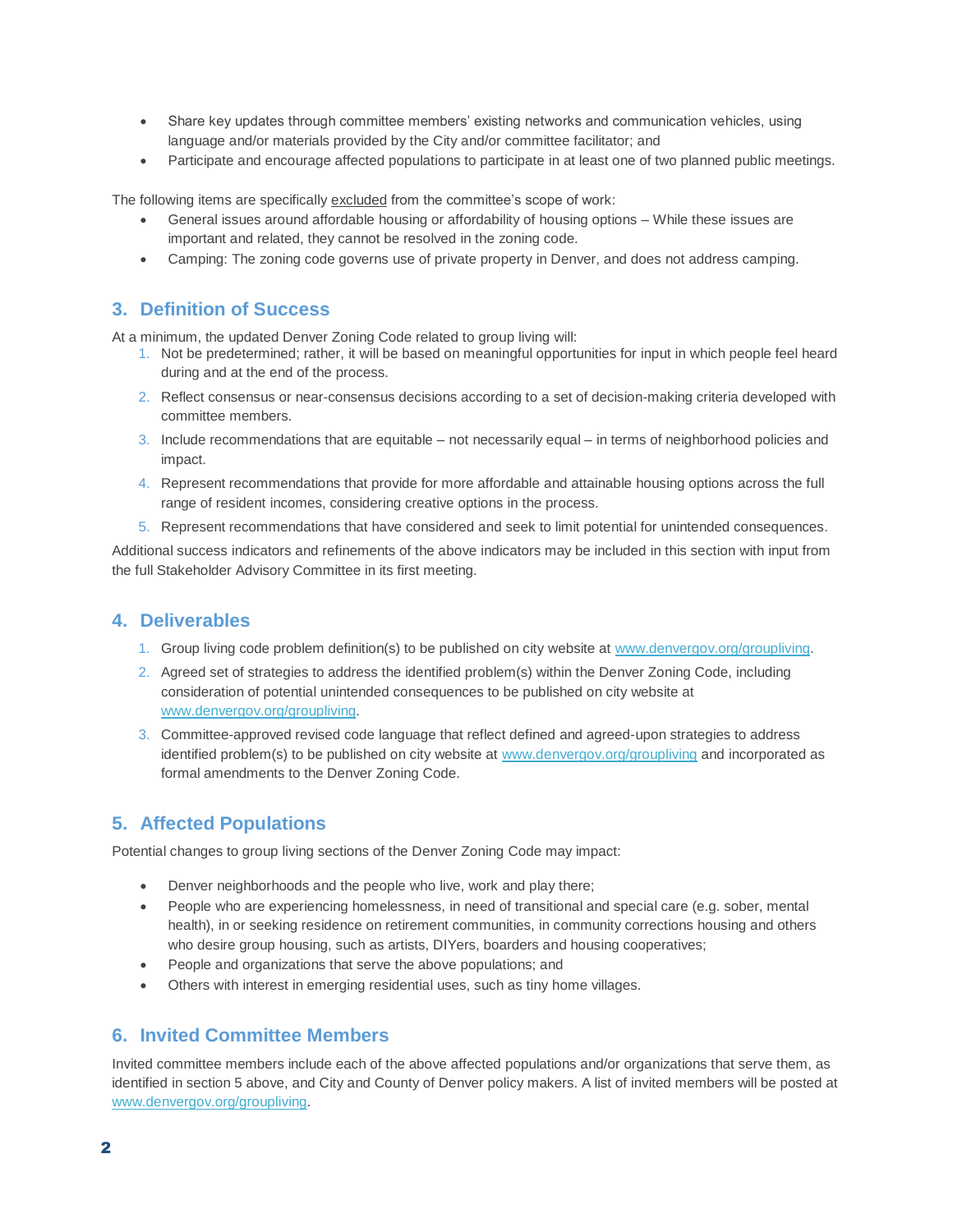# **7. Implementation Plan**

It is expected that deliberation will take place in full advisory committee meetings as well as in sub-committee meetings. A tentative schedule of meetings follows in section 8 of this committee charter. This schedule will be updated continually based on Advisory Committee member input, site availability and other factors, and will be maintained on the project website at [www.denvergov.org/groupliving.](http://www.denvergov.org/groupliving)

Individual outreach to affected populations in the City and County of Denver, and the surrounding metro area where applicable, may be requested of committee members. The committee facilitator will provide committee members with tools and coaching in situations in which this outreach will be needed.

Additionally, two public meetings will be held to review committee recommendations and gather additional public feedback.

### **8. Draft Timeline/Schedule**

| <b>Meetings</b>                                                                                                                                                                                                                                                                                                                    | Date & Time                                           | Location                      |
|------------------------------------------------------------------------------------------------------------------------------------------------------------------------------------------------------------------------------------------------------------------------------------------------------------------------------------|-------------------------------------------------------|-------------------------------|
| <b>Full Advisory Committee - Meeting 1</b><br>Establish mutual understanding of project<br>$\bullet$<br>and approach to working together<br>Identify decision-making process and<br>$\bullet$<br>"sound decisions" criteria<br>Begin to understand perspectives of<br>$\bullet$<br>problems to be addressed<br>Form sub-committees | TBD Week of March 12                                  | <b>TBD Downtown Site</b>      |
| Sub-committee meetings to draft initial problem<br>definitions                                                                                                                                                                                                                                                                     | TBD by each sub-<br>committee, April, May and<br>June | TBD by each sub-<br>committee |
| <b>Full Advisory Committee - Meeting 2</b><br>Share draft problem definitions (what and<br>$\bullet$<br>whv)<br>Identify common and conflicting concerns<br>$\bullet$<br>and resolve (and/or plan to resolve)<br>conflicts                                                                                                         | <b>TBD May</b>                                        | <b>TBD Downtown Site</b>      |
| Individual committee member outreach to affected<br>populations in networks to gather input on initial<br>drafts                                                                                                                                                                                                                   | N/A                                                   | N/A                           |
| Sub-committee meetings to refine problem<br>definitions                                                                                                                                                                                                                                                                            | TBD by each sub-<br>committee                         | TBD by each sub-<br>committee |
| <b>Full Advisory Committee - Meeting 3</b><br>Finalize problem definitions<br>Explore potential strategies to address<br>$\bullet$<br>defined problems, identifying mutual<br>benefits and conflicts in each<br>Identify key questions to ask public and<br>$\bullet$<br>plan for first public meeting                             | <b>TBD Early June</b>                                 | <b>TBD Downtown Site</b>      |
| <b>Public Meeting 1</b>                                                                                                                                                                                                                                                                                                            | <b>TBD Late June</b>                                  | <b>TBD</b>                    |
| <b>Full Advisory Committee - Meeting 4</b><br>Consider public input on strategies<br>$\bullet$<br>Identify tensions and plan to resolve<br>$\bullet$                                                                                                                                                                               | <b>TBD Early July</b>                                 | <b>TBD Downtown Site</b>      |
| Sub-committee meetings to refine proposed<br>strategies                                                                                                                                                                                                                                                                            | TBD by each sub-<br>committee                         | TBD by each sub-<br>committee |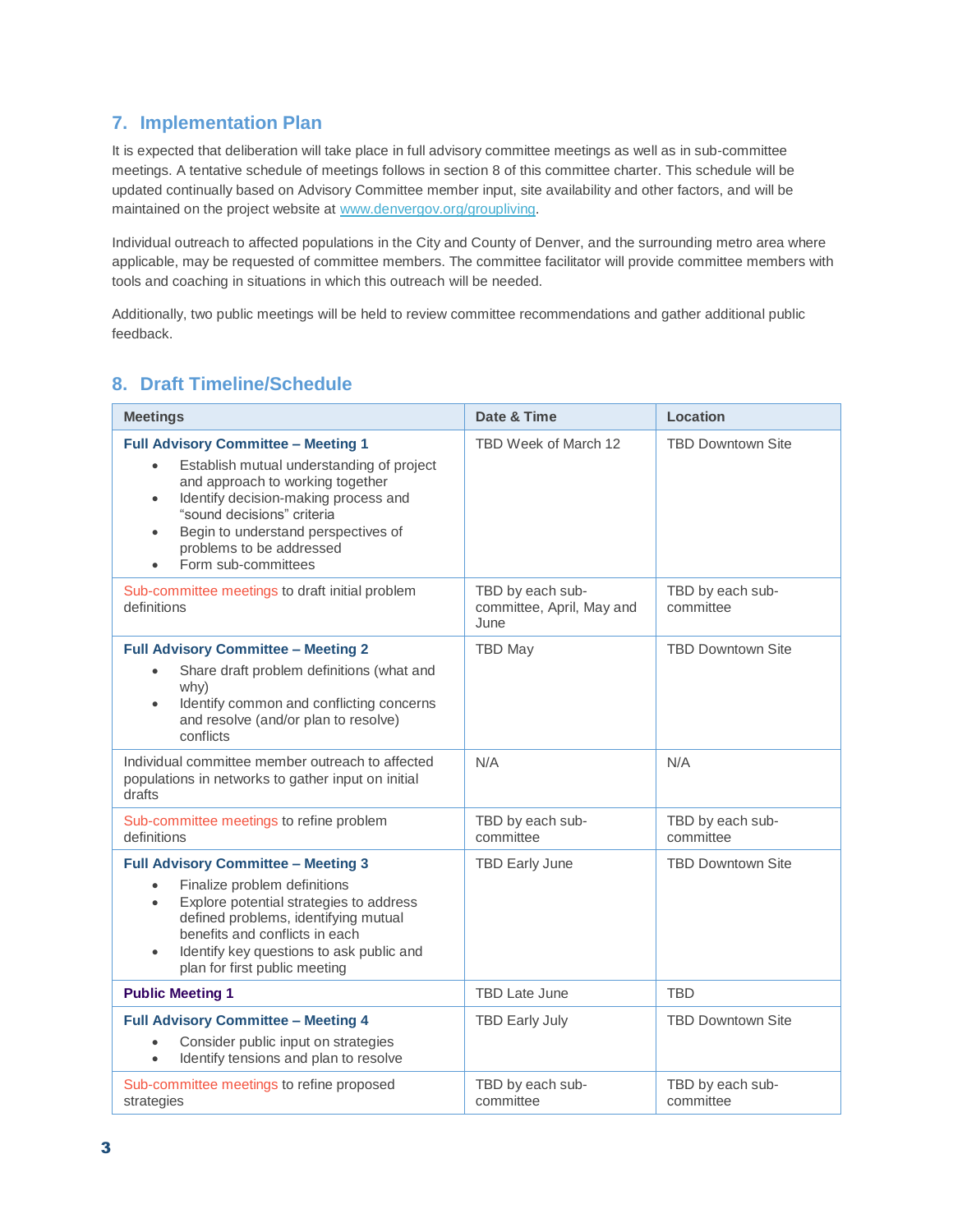| Individual committee member outreach to affected<br>populations in networks to check strategy revisions                                                                                          | N/A                      | N/A                      |
|--------------------------------------------------------------------------------------------------------------------------------------------------------------------------------------------------|--------------------------|--------------------------|
| <b>Full Advisory Committee - Meeting 5</b><br>Finalize strategies with specific code<br>$\bullet$<br>language<br>Identify key questions to ask public and<br>٠<br>plan for second public meeting | <b>TBD Early October</b> | <b>TBD Downtown Site</b> |
| <b>Public Meeting 2</b>                                                                                                                                                                          | <b>TBD Late October</b>  | TBD                      |